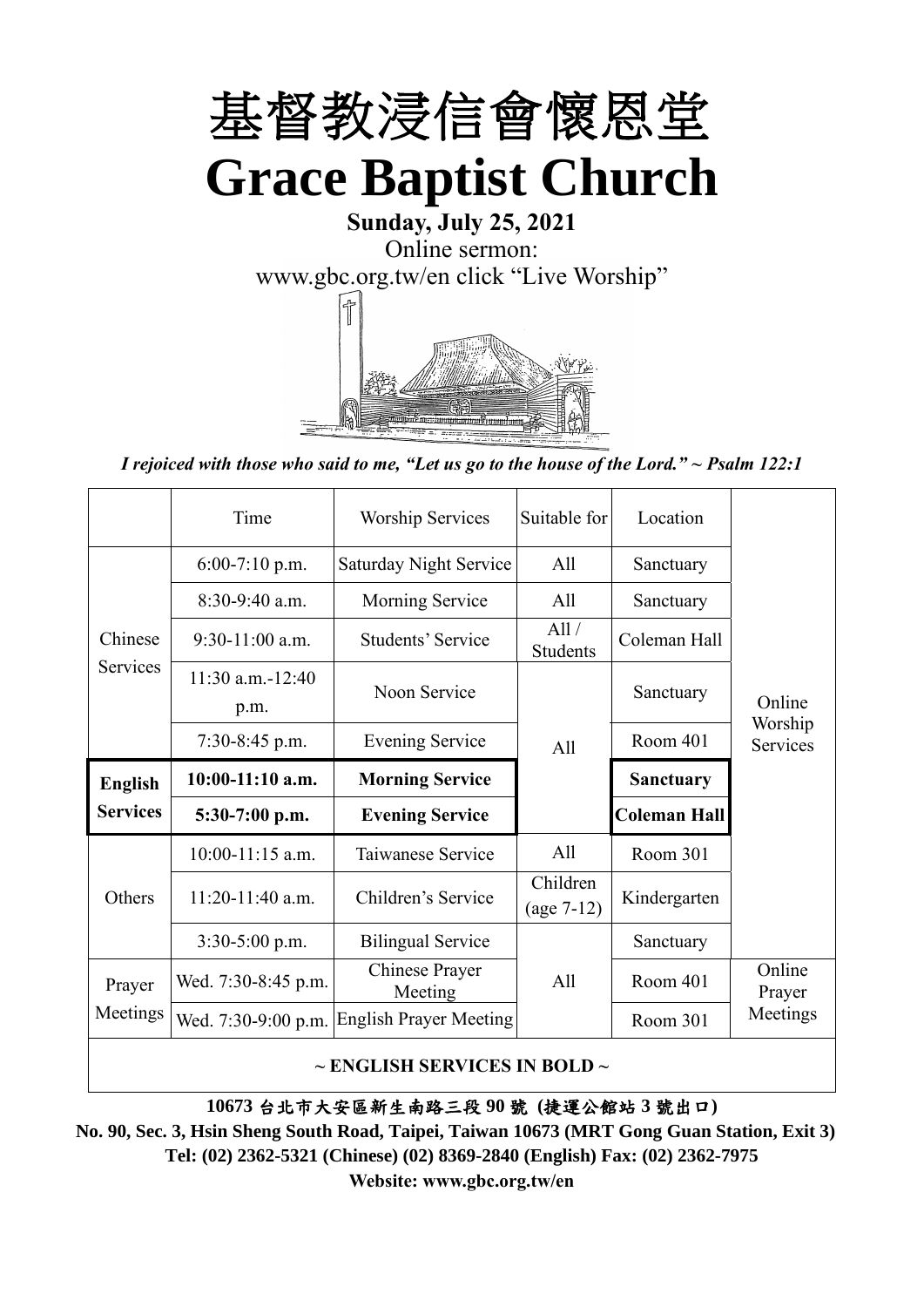#### **Welcome to Grace Baptist Church English Congregation. Thank you for choosing to worship with us and celebrate the glory of our Lord.**

|                          | Morning Worship Service – 10:00 a.m.<br>Sunday, July 25, 2021 (Online) |                      |
|--------------------------|------------------------------------------------------------------------|----------------------|
| Prelude                  |                                                                        | Vicky Lin            |
| Greeting/Prayer          |                                                                        |                      |
| Worship through Music    | " $10,000$ Reasons"                                                    | Armand Lim           |
|                          | "His Mercy Is More"                                                    |                      |
| Pastoral Prayer          |                                                                        | Pastor Nick Brideson |
| Worship through Music    | "Only a Holy God"                                                      | Armand Lim           |
|                          | "He Will Hold Me Fast"                                                 |                      |
| <b>Offertory Prayer</b>  |                                                                        | Pastor Nick Brideson |
| Tithes and Offerings     |                                                                        |                      |
| Doxology                 |                                                                        |                      |
| Special Music            | "Amazing Grace"                                                        | Hallel Singers video |
| Pray for Our Church      |                                                                        |                      |
| <b>Scripture Reading</b> | 1 Kings 16:29 -17:6                                                    |                      |
| Message                  | Listen to God's Prophet                                                | Pastor Kevin Wang    |
| <b>Response Song</b>     | "Be Strong in the Lord"                                                |                      |
| Benediction              |                                                                        |                      |
| Welcome                  |                                                                        |                      |
| Closing Song             | "As the Lord Is with Us"                                               | Armand Lim           |
| Postlude                 |                                                                        | Vicky Lin            |
|                          |                                                                        |                      |

## **Evening Worship Service – 5:30 p.m. Sunday, July 25, 2021**

 $\epsilon$ 

In accordance with CECC's recommendations for preventing the spread of infectious disease, we will live-stream the morning worship service. For those who regularly worship with us at 5:30 p.m., we invite you to use the recorded live-stream of the 10:00 a.m. service to worship with us. For a link to the recording, please visit: https://www.gbc.org.tw/en/index.php/livestream/

#### **Our Vision Is to Spread the Gospel**

To achieve this, we aim:

- ⚫ To become a house of prayer
- ⚫ Through prayer, to build the body of Christ
- ⚫ From the body, to do the work of mission in Taipei, Taiwan, and neighboring countries *"but you will receive power when the Holy Spirit has come upon you; and you shall be My witnesses both in Jerusalem, and in all Judea and Samaria, and even to the remotest part of the earth." -* Acts 1:8 (NASB)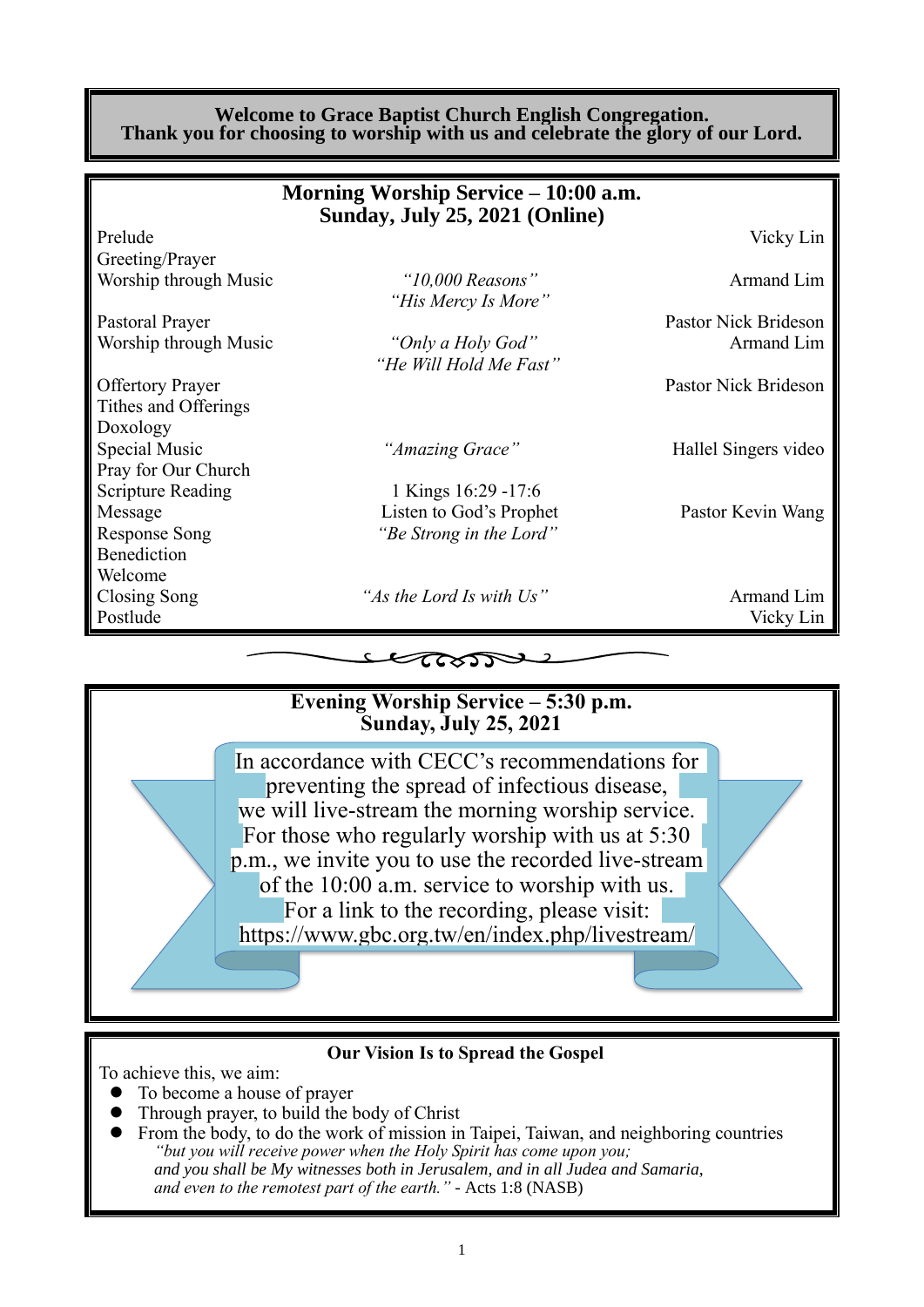# **Sermon Topic: Listen to God's Prophet Scripture: 1 Kings 16:29 -17:6**

## **Speaker: Pastor Kevin Wang July 25, 2021**

#### **Scripture: 1 Kings 16:29 -17:6 (NASB)**

#### **1 Kings 16:29-34 (NASB)**

 $^{29}$ Now Ahab the son of Omri became king over Israel in the thirty-eighth year of Asa king of Judah, and Ahab the son of Omri reigned over Israel in Samaria for twenty-two years. <sup>30</sup> Ahab the son of Omri did evil in the sight of the Lord more than all who were before him.

<sup>31</sup> And as though it had been a trivial thing for him to walk in the sins of Jeroboam the son of Nebat, he married Jezebel the daughter of Ethbaal king of the Sidonians, and went and served Baal, and worshiped him. <sup>32</sup> So he erected an altar for Baal at the house of Baal, which he built in Samaria.<sup>33</sup> Ahab also made the Asherah. So Ahab did more to provoke the Lord God of Israel to anger than all the kings of Israel who were before him. <sup>34</sup> In his days Hiel the Bethelite rebuilt Jericho; he laid its foundations with the loss of Abiram his firstborn, and set up its gates with the loss of his youngest son Segub, in accordance with the word of the Lord, which He spoke by Joshua the son of Nun.

#### **1 Kings 17:1-6 (NASB)**

<sup>1</sup> Now Elijah the Tishbite, who was of the settlers of Gilead, said to Ahab, "As the Lord, the God of Israel lives, before whom I stand, there shall certainly be neither dew nor rain during these years, except by my word."  $2$  Then the word of the Lord came to him, saying,  $3$  "Go away from here and turn eastward, and hide yourself by the brook Cherith, which is east of the Jordan. <sup>4</sup> And it shall be that you will drink from the brook, and I have commanded the ravens to provide food for you there."<sup>5</sup> So he went and did everything according to the word of the Lord, for he went and lived by the brook Cherith, which is east of the Jordan. <sup>6</sup> And the ravens brought him bread and meat in the morning and bread and meat in the evening, and he would drink from the brook.

#### **Notes:**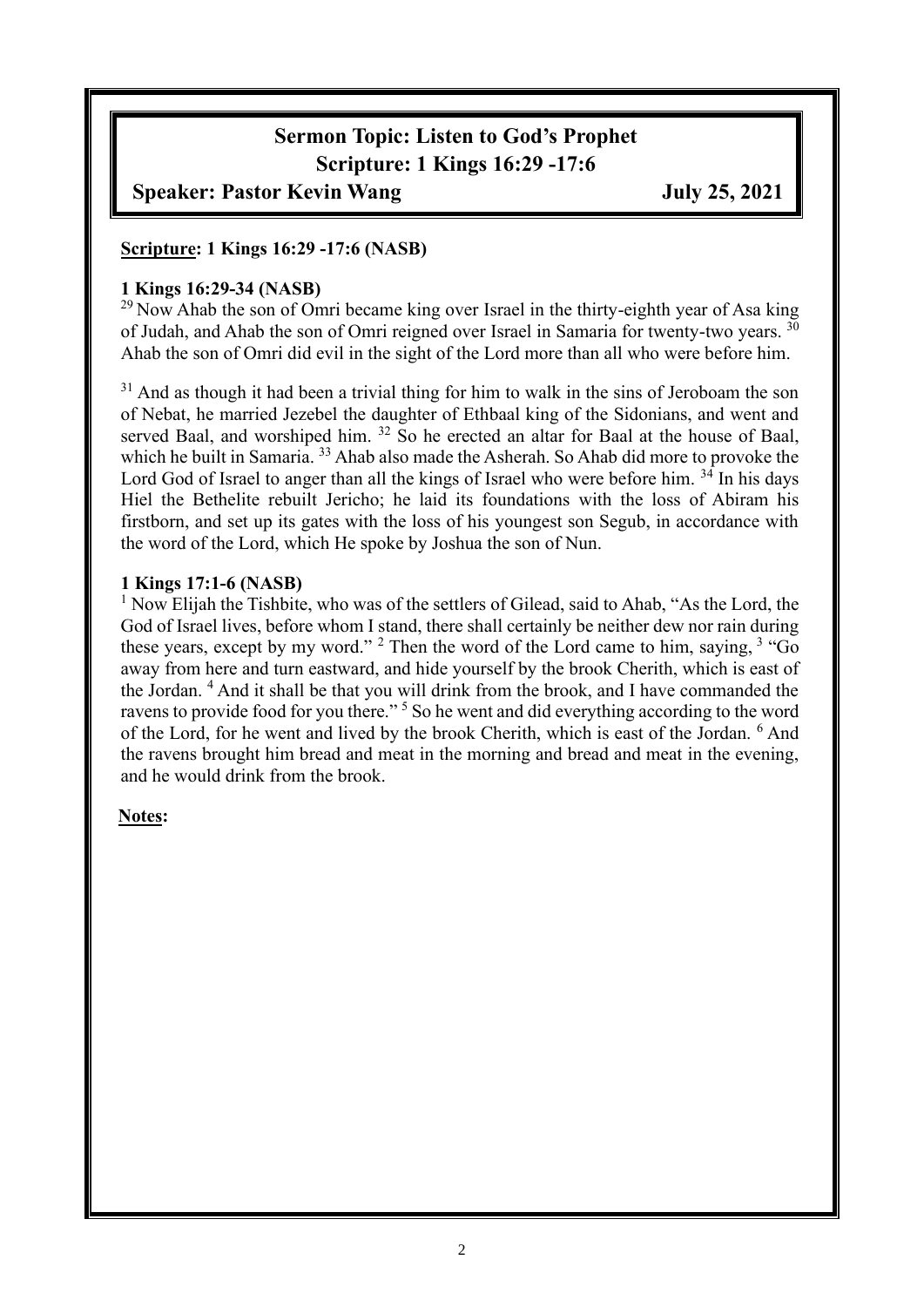## **Wednesday Night Prayer Meeting**

*"My house shall be called a house of prayer" (Matthew 21:13)* Let us be a church of prayer. We normally meet 7:30 - 9:00 p.m. every Wednesday in GBC Room 301. However, due to COVID-19, the English prayer meeting will use Zoom from now until after *July 26*. Please send an email to ecprayerteam@gbc.org.tw if you are interested in joining the Zoom prayer meeting or if you have a prayer request.

| 1st Week                | 2nd Week               | 3rd Week        | 4th Week        | 5th Week  |
|-------------------------|------------------------|-----------------|-----------------|-----------|
| Caring/Healing/Families | <b>Church Ministry</b> | <b>Missions</b> | <b>The Lost</b> | The World |

## **Young Sisters Group**

Sisters Small Group is an online small group for young women between the ages of 20 and 35. The group meets on Thursday evenings at 7:30 p.m. We worship the Lord, study God's word, and support and pray for each other. If you are interested in joining the small group, please contact Johanna Ferng at [joeym.vanderwerf@gmail.com.](mailto:joeym.vanderwerf@gmail.com)

## **GBC Night Prayer (**懷恩晚禱**)**

During the time that GBC is closed for physical meetings, Senior Pastor Peter Wu and his wife Cindy are leading the GBC family to pray via video



for the COVID-19 situation and for the needs of people during this difficult time.

Pastor Wu and his wife invite you to go to the GBC Chinese website main page, https://www.gbc.org.tw, to watch the video and pray with them (and with many others online) to seek God's mercy together. The prayer video is in Chinese and is posted at 9:00 p.m. every night except Wednesday, but you can watch it anytime.

## **COVID-19 Guidelines**

Taiwan has recently had local transmission cases of COVID-19. To show love and support for the society God has put us in, we ask that you abide by the following:

- 1. All meetings in GBC are either cancelled or will continue online until after **July 26.**
- 2. Online English Morning Worship Service will be at the usual time (10:00 a.m.) Evening service is cancelled.
- 3. Wednesday night prayer meeting is at the usual time  $7:30 - 9:00$  p.m. but only using Zoom. (To join, email: ecprayerteam@gbc.org.tw)
- 4. Enter GBC only for specific reasons or by appointment.
- 5. Groups meeting in people's homes must abide by government restrictions and are encouraged to meet online.

#### **Please:**

- Be careful about your health and the health of others.
- Wear a mask. Check temperature. Wash hands frequently.
- See a doctor and stay home if you have a fever and/or cough.
- Pray for Taiwan and other countries.
- Join GBC's online worship service: www.gbc.org.tw/en

#### **Please Note:**

- Many classes and small groups are meeting online. Please check page 6 for leader's contact email to join.
- No baptism service today. (July baptisms will be combined with October baptisms.)
- Orphanage visitation is canceled today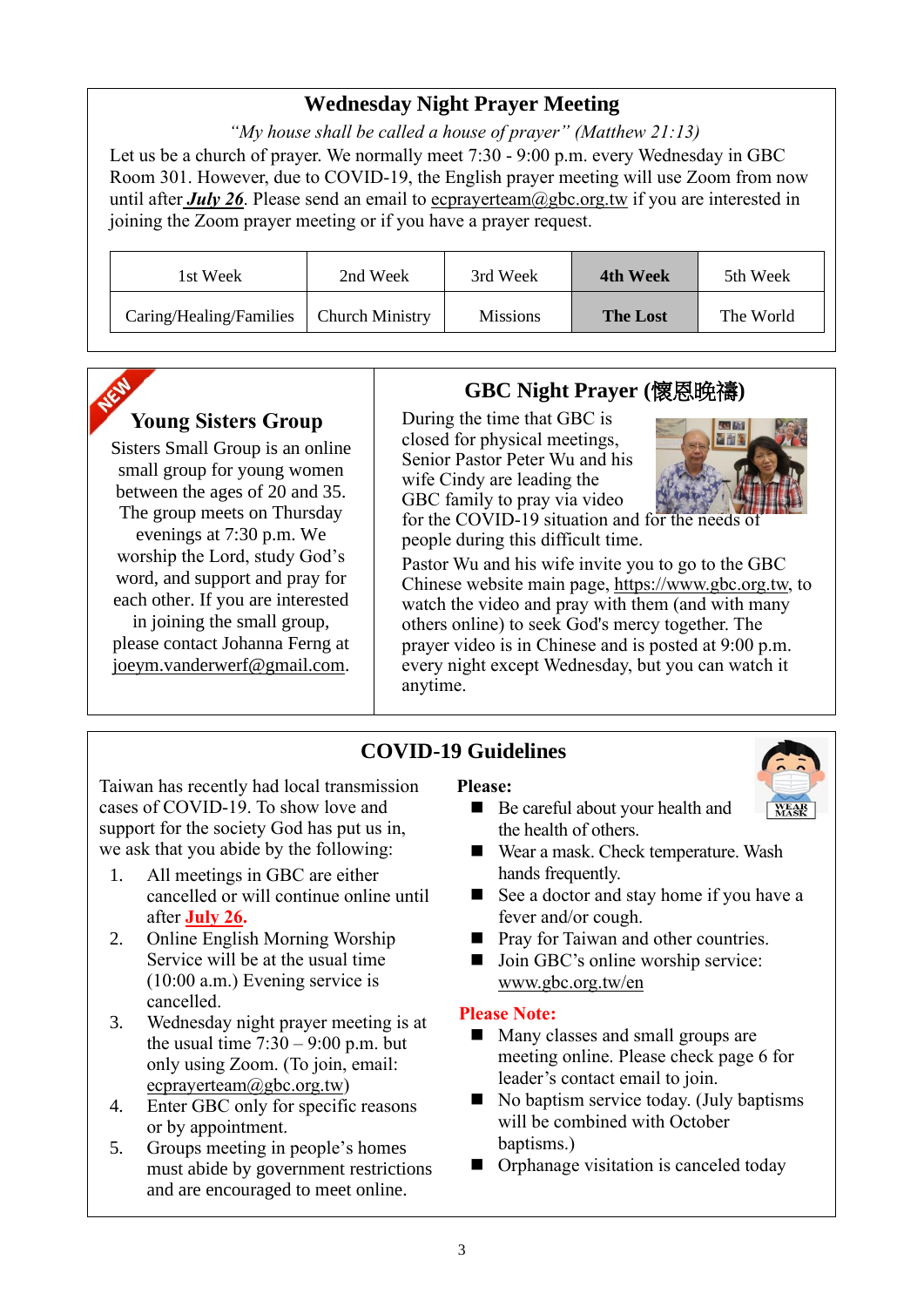## **When GBC Reopens**

It's time to start thinking about what will happen when GBC reopens for physical meetings. Because of the pandemic, some things will be different, and some regulations will apply. Therefore we ask you to keep watching GBC website for posts on this issue, at:<https://www.gbc.org.tw/en>



#### **In Case of Typhoon …** When a typhoon warning is issued and schools and offices are closed, all services and activities at GBC and small group meetings at homes will also be cancelled. Please follow Taipei City government's instructions and stay indoors during typhoons and heavy rainstorms for your safety. **Blood Donation on August 22** Those of us blessed with good health, please come and help others by donating blood on August 22: **When/Where:** 9:00 a.m.–5:00 p.m.in front of GBC Requirements: \* Between 17 and 65 years old \* Bring your ID/ARC \* Not had hepatitis in the last 12 years \* Not pregnant

## **COVID-19 India Relief Drive –Target Amount Surpassed**

India has been one of the countries worst hit by COVID-19. In the spirit of love, we hope to raise One Million rupees (380,000 NT) to be allocated for food relief packages for at least 300 families, financial assistance to pastors/church members being treated for COVID-19, and financial assistance for families who lost someone to COVID-19.

We collected and sent 610,00 rupees (230,000 NT) to our partners in India on July 11. The remaining 194,550NT that we hoped to collect has been exceeded. Currently we have collected more than 600,000 NT.

Thanks for all your generous offering to help our brothers and sisters in need in India. We will give a full report on the collection in the future.





### **We welcome Yuri Shih as our new deacon and Timothy Meesala as our new alternate deacon**

Yuri Shih is currently serving as teacher of Christianity 101 and member of the choir. He has also served as leader of the Morning Tea Ministry and took part in several India Mission Trips before the pandemic started. He is married to Emily Shih, who also serves in the choir as the pianist.

Timothy Meesala came from India in 2011 and has been attending Grace Baptist church since then. Currently, he is serving in the Orphanage Ministry and leads a small group. He is married to Deborah and has 2 children.



Please keep them in your prayers as they serve in their new roles starting in July.

We would also like to express our tremendous gratitude to our outgoing deacon Michael Huang and alternate deacon Armand Lim for their service.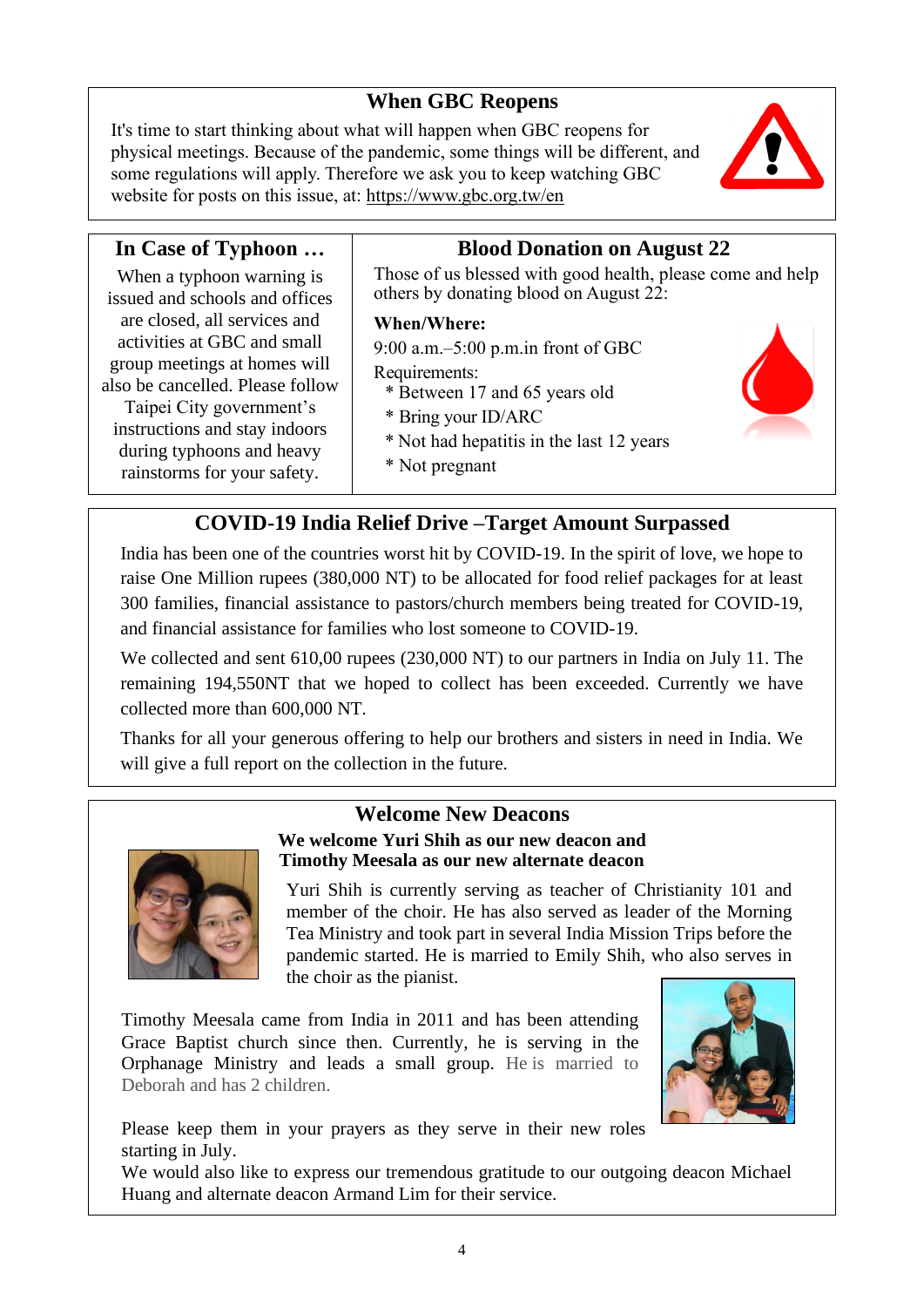## **Mabuhay Fellowship**



Following GBC's COVID-19 guidelines, the Mabuhay Fellowship will temporarily

suspend its 2 p.m. Tagalog prayer meeting and Bible study in Room B05 till July 26. Let's continue to be prayerful and watchful.

The Mabuhay Fellowship comprises Filipinos aiming to share God's love and light through worship, prayer, Bible study, fellowship, gospel sharing, and ministry.

## **Young Adults Fellowship – via Google Meet**

Young Adults Fellowship is for young adults from the age of 20-35 to study God's Word and fellowship together. It



regularly meets 1st and 3rd Saturdays from 4:30 to 6:00 p.m. at WanFu 22 (next to GBC building); however, it now meets online via Google Meet (until further notice). The next meeting will be August 7.

Contact Pastor Kevin Wang for how to join the fellowship at: [kevin@gbc.org.tw.](mailto:kevin@gbc.org.tw)

|                                                                                                                                                                                                                                                                                                                                                                                                                                                                                                                                                             |                                                                                                                                                                                                                                                                                                                                                                                                                               | <b>English Congregation Leaders</b>                                                                                                                                                                                                                                                                                                                                                                                                                                                                         |                                                                                                                                                                                                                                                                                                                                                                 |                                                                                                                                                                                                                                                                                                                   |
|-------------------------------------------------------------------------------------------------------------------------------------------------------------------------------------------------------------------------------------------------------------------------------------------------------------------------------------------------------------------------------------------------------------------------------------------------------------------------------------------------------------------------------------------------------------|-------------------------------------------------------------------------------------------------------------------------------------------------------------------------------------------------------------------------------------------------------------------------------------------------------------------------------------------------------------------------------------------------------------------------------|-------------------------------------------------------------------------------------------------------------------------------------------------------------------------------------------------------------------------------------------------------------------------------------------------------------------------------------------------------------------------------------------------------------------------------------------------------------------------------------------------------------|-----------------------------------------------------------------------------------------------------------------------------------------------------------------------------------------------------------------------------------------------------------------------------------------------------------------------------------------------------------------|-------------------------------------------------------------------------------------------------------------------------------------------------------------------------------------------------------------------------------------------------------------------------------------------------------------------|
|                                                                                                                                                                                                                                                                                                                                                                                                                                                                                                                                                             |                                                                                                                                                                                                                                                                                                                                                                                                                               | English Pastor: Nick Brideson                                                                                                                                                                                                                                                                                                                                                                                                                                                                               |                                                                                                                                                                                                                                                                                                                                                                 |                                                                                                                                                                                                                                                                                                                   |
| <b>Pastor Nick Brideson</b>                                                                                                                                                                                                                                                                                                                                                                                                                                                                                                                                 |                                                                                                                                                                                                                                                                                                                                                                                                                               | Minister Priscilla Liao                                                                                                                                                                                                                                                                                                                                                                                                                                                                                     | Pastor Kevin Wang                                                                                                                                                                                                                                                                                                                                               |                                                                                                                                                                                                                                                                                                                   |
| <b>Adult Education</b><br>/Mission                                                                                                                                                                                                                                                                                                                                                                                                                                                                                                                          | AM Worship                                                                                                                                                                                                                                                                                                                                                                                                                    | Children's<br>Education/Caring                                                                                                                                                                                                                                                                                                                                                                                                                                                                              | PM Worship                                                                                                                                                                                                                                                                                                                                                      | Youth/Fellowship                                                                                                                                                                                                                                                                                                  |
| <b>Adult Education</b><br>Nick Brideson<br>nick@gbc.org.tw<br><b>Foreign Mission:</b><br><b>Medical/Dental Team</b><br>Armand Lim<br>rmanlim@yahoo.com<br><b>VBS</b> Team<br>Priscilla Liao<br>priscilla@gbc.org.tw<br><b>Taiwan Mission:</b><br><b>TaiTung Team</b><br>Cherrie Gow Lim<br>cvgow@yahoo.com<br><b>Orphanage Ministry</b><br>Julie Chen<br>yuling0914@gmail.com<br><b>NTU Friday English</b><br><b>Conversation Group</b><br>Roy Treurnicht<br>gbcecntuclass@gmail.com<br><b>Ethiopian Students Group</b><br>Abex Tesfaye<br>abex98@gmail.com | <b>Morning Music</b><br>Cherrie Gow Lim<br>cvgow@yahoo.com<br><b>Morning Greeters</b><br>Chien Ferng<br>cferng@gmail.com<br><b>Adult Choir</b><br><b>Hand Bell Choir</b><br>Juliet Jao<br>lenyinjao@gmail.com<br><b>Hallel Singers</b><br>Cherrie Gow Lim<br>cvgow@yahoo.com<br><b>Morning Fellowship Tea</b><br>Yuri Shih<br>yuchen phone@hotmail.com<br><b>Morning Multimedia</b><br>Vicky Lin<br>gbcmorningmedia@gmail.com | <b>Cryroom Children's</b><br><b>Care Ministry</b><br>Abby Tu<br>abbbytu@gmail.com<br><b>AWANA Preschool</b><br>Joanna Peng<br>Joanna1285@hotmail.com Evening Multimedia<br><b>AWANA Spark Group</b><br>Crystal Turner<br>elisayeh@yahoo.com<br><b>AWANA T&amp;T Group</b><br>Ming Lai<br>minglai88@gmail.com<br><b>Prayer Ministry</b><br>Priscilla Liao<br>priscilla@gbc.org.tw<br><b>Hospital Visitation</b><br>Amanda Lou<br>lou.amanda@gmail.com<br><b>Small Groups</b><br>Women<br>General<br>Ministry | <b>Evening Music Team</b><br>Alex Chen<br>gbceworshipteam@gmail.com<br><b>Evening Greeters</b><br>Vicky Kuo<br>asiaglobe999@gmail.com<br><b>Grant Burgess</b><br>grantburgess@live.co.za<br><b>Evening Tea / Baptism</b><br><b>Celebration Fellowship</b><br>Michelle Cheng<br>yealincheng@yahoo.com<br><b>Baptism Support</b><br>Aline Kao<br>aline@gbc.org.tw | <b>Trinity Youth</b><br>(Grade 7 and above)<br>Grant & Kirsten<br><b>Burgess</b><br>grantburgess@live.co.za<br><b>Mabuhay Fellowship</b><br>Ava Zamora<br>avazam@yahoo.com<br><b>Young Adults</b><br>Fellowship<br>Kevin Wang<br>kevin@gbc.org.tw<br><b>Small Groups</b><br>Youth<br><b>Students</b><br>Parenting |
| <b>Secretarial staff</b>                                                                                                                                                                                                                                                                                                                                                                                                                                                                                                                                    |                                                                                                                                                                                                                                                                                                                                                                                                                               | Deacon                                                                                                                                                                                                                                                                                                                                                                                                                                                                                                      |                                                                                                                                                                                                                                                                                                                                                                 | <b>Alternate Deacon</b>                                                                                                                                                                                                                                                                                           |

SueJenny Hsu

Yuri Shih yuchen\_phone@hotmail.com

**Alternate Deacon** Timothy Meesala yedukondaluster@gmail.com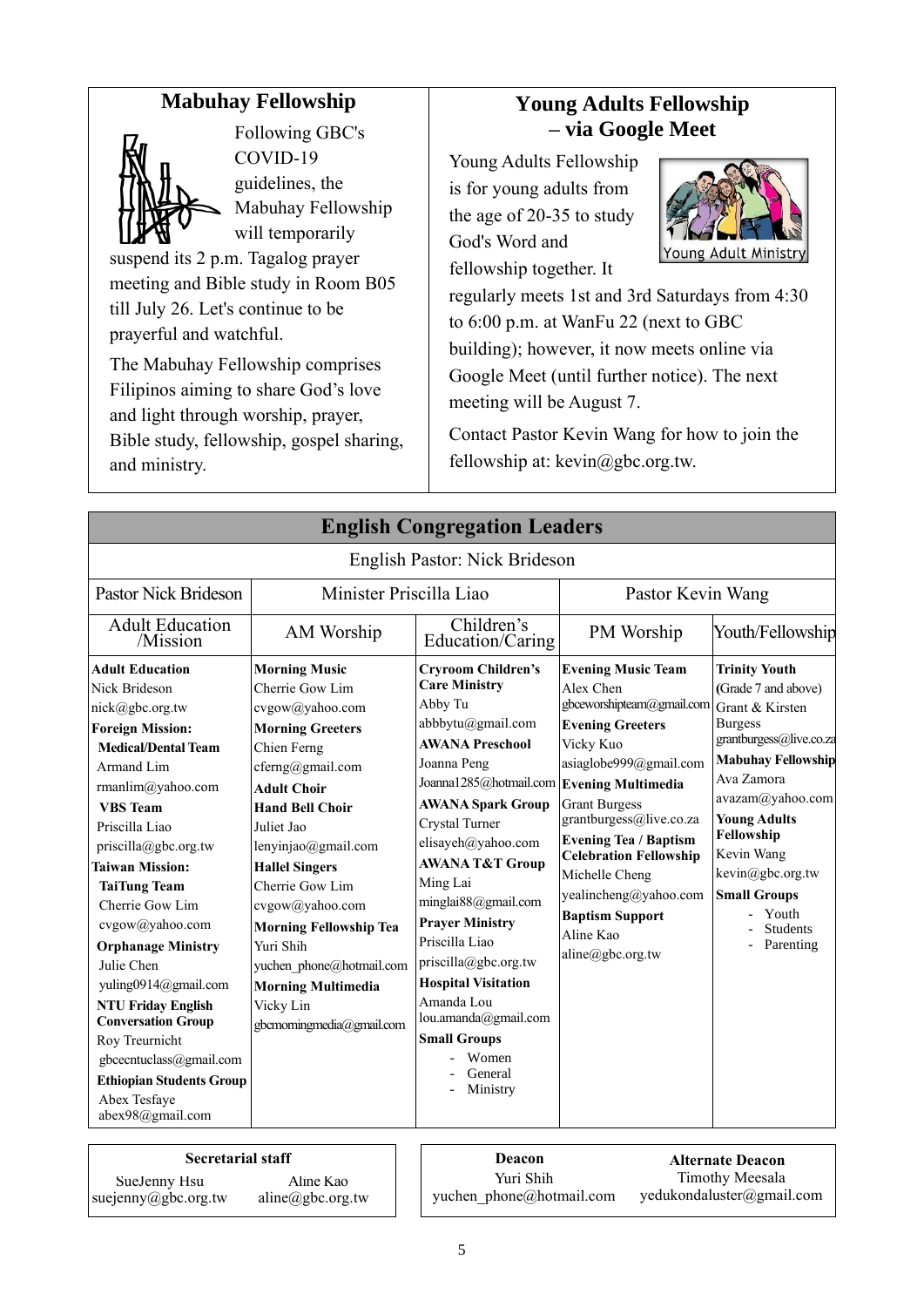#### . . . . 1  $\blacksquare$ Due to the COVID-19 situation, all Sunday classes are cancelled or online until  $\blacksquare$ П July 26. For information on online classes, contact the teacher by email below. J

*<u>time</u>* 

|                                                  |                                                     | <b>★★ Sunday School Information ★★</b>                                                                                                                                                                                                                                                                      |                         | <b>Meeting tim</b>                                               |
|--------------------------------------------------|-----------------------------------------------------|-------------------------------------------------------------------------------------------------------------------------------------------------------------------------------------------------------------------------------------------------------------------------------------------------------------|-------------------------|------------------------------------------------------------------|
|                                                  | <b>Class</b>                                        |                                                                                                                                                                                                                                                                                                             | Time & Room             | changes<br>are marked                                            |
|                                                  | <b>Beginning Christian Life</b>                     |                                                                                                                                                                                                                                                                                                             |                         | with "*"                                                         |
|                                                  | Alpha – New and non-Christians                      |                                                                                                                                                                                                                                                                                                             |                         |                                                                  |
|                                                  | Christianity 101 - required for baptism             | 11:30 a.m.                                                                                                                                                                                                                                                                                                  |                         | yuchen_phone@hotmail.com                                         |
| <b>Maturing Christians</b>                       |                                                     |                                                                                                                                                                                                                                                                                                             |                         |                                                                  |
| <b>Bible Studies for Life</b>                    |                                                     | $9:00$ a.m. class:<br>- Chien Ferng (cferng@gmail.com<br>11:30 a.m. classes:<br>- Ava Zamora (avazam@yahoo.com)<br>- Chien Ferng (cferng@gmail.com)<br>- Kevin Hartman ( <u>lou.amanda@gmail.com)</u><br>- Roy Treurnicht ( <u>roytreur@gmail.com)</u><br>4:00 p.m. class:<br>- Amy Wang (aline@gbc.org.tw) |                         |                                                                  |
| <b>Developing Leaders</b>                        |                                                     |                                                                                                                                                                                                                                                                                                             |                         |                                                                  |
| <b>Bible Interpretation</b>                      |                                                     | $*1:30 - 2:30$ p.m.                                                                                                                                                                                                                                                                                         | ross.hohl@gmail.com     |                                                                  |
|                                                  | Youth: Grade 7 and above                            |                                                                                                                                                                                                                                                                                                             |                         |                                                                  |
| <b>Bible Studies for Life</b><br><b>Children</b> |                                                     | $\overline{11:45}$ a.m. - 12:45 p.m.                                                                                                                                                                                                                                                                        | kevin@gbc.org.tw        |                                                                  |
|                                                  | Nursery - Age 3 and under                           | $11:20$ a.m. $-12:50$ p.m.                                                                                                                                                                                                                                                                                  |                         |                                                                  |
| Preschool - Age 3 to 5                           |                                                     | $11:40$ a.m. - $12:40$ p.m.                                                                                                                                                                                                                                                                                 |                         |                                                                  |
|                                                  | AWANA - Kindergarten (大班) to Grade 6                | $11:30$ a.m. $-1:00$ p.m.                                                                                                                                                                                                                                                                                   | minglai $88@$ gmail.com |                                                                  |
|                                                  |                                                     | $\star \star$ Fellowships – Join a fellowship directly $\star \star$                                                                                                                                                                                                                                        |                         |                                                                  |
|                                                  | Fellowship                                          | <b>Time</b>                                                                                                                                                                                                                                                                                                 |                         | Location                                                         |
| Mabuhay                                          |                                                     | Sundays 2:00 - 4:00 p.m.                                                                                                                                                                                                                                                                                    |                         | <b>B05</b>                                                       |
|                                                  | Young Adults (20 - 35 y.o.)                         | $1st$ & 3 <sup>rd</sup> Saturdays 4:30 - 6:00 p.m.                                                                                                                                                                                                                                                          |                         | WanFu 22                                                         |
|                                                  |                                                     | <b>★★ Small Groups – Contact the leader to join ★★</b>                                                                                                                                                                                                                                                      |                         |                                                                  |
| <b>Type</b>                                      | <b>Name</b>                                         | Day/Time                                                                                                                                                                                                                                                                                                    |                         | <b>Location/Contact Emails</b>                                   |
| Students                                         | NTU Friday English<br>Conversation Group            | Friday<br>12:20 - 1:10 pm                                                                                                                                                                                                                                                                                   |                         | NTU<br>roytreur@gmail.com                                        |
|                                                  | <b>International Students Group</b>                 | Friday<br>$7:30 - 9:00$ pm                                                                                                                                                                                                                                                                                  |                         | WanFu 22A<br>cesaledro57@gmail.com                               |
| Language/<br>Nationality                         | <b>Ethiopian Students Group</b>                     | Sunday<br>$7:00 - 9:00$ pm                                                                                                                                                                                                                                                                                  |                         | Room 307<br>$abex98$ @gmail.com                                  |
| Parenting                                        | Parenting Group                                     | $2nd$ & 4 <sup>th</sup> Sunday<br>$11:30$ am - $12:30$ pm                                                                                                                                                                                                                                                   |                         | GBC Room 402<br>rod syverson@hotmail.com                         |
| Women                                            | <b>Young Sisters Group</b><br>$(20-35 \text{ yrs})$ | Thursday<br>$7:30 - 9:00$ pm                                                                                                                                                                                                                                                                                |                         | joeym.vanderwerf@gmail.com                                       |
|                                                  | Salt & Light                                        | Sunday<br>$1:30 - 3:00$ pm                                                                                                                                                                                                                                                                                  |                         | <b>GBC Mount of Olives Room</b><br>paulhan2908@gmail.com         |
|                                                  | <b>Bilingual Interpretation Group</b>               | Sunday<br>$3:00 - 5:00 \text{ pm}$                                                                                                                                                                                                                                                                          |                         | GBC Room 303<br>$cfindler(a)$ yahoo.com                          |
|                                                  | Crown of Beauty                                     | Saturday<br>$2:00 - 4:00$ pm                                                                                                                                                                                                                                                                                |                         | <b>GBC Mount of Olives Room</b><br>clemence $4261$ @gmail.com    |
| General                                          | Thursday Night Bible<br><b>Study Group</b>          | Thursday<br>$7:30 - 9:00$ pm                                                                                                                                                                                                                                                                                |                         | GBC Room 301<br>rod syverson@hotmail.com                         |
|                                                  | NanGang Bible<br><b>Study Group</b>                 | Friday<br>$7:00 - 9:30$ pm                                                                                                                                                                                                                                                                                  |                         | <b>NanGang</b><br>$s$ agitamaria@gmail.com                       |
|                                                  | YungHe Bible Study Group                            | *Saturday                                                                                                                                                                                                                                                                                                   |                         | YungHe                                                           |
|                                                  | HsinChu Bible Study Group                           | $7:30 - 9:00$ pm<br>Friday<br>$7:30 - 8:45$ pm                                                                                                                                                                                                                                                              |                         | yedukondaluster@gmail.com<br><b>HsinChu</b><br>rmanlim@yahoo.com |
| Ministry                                         | <b>Hospital Visitation Group</b>                    | Thursday<br>$1:30 - 2:30$ pm                                                                                                                                                                                                                                                                                |                         | Near GBC<br>lou.amanda@gmail.com                                 |